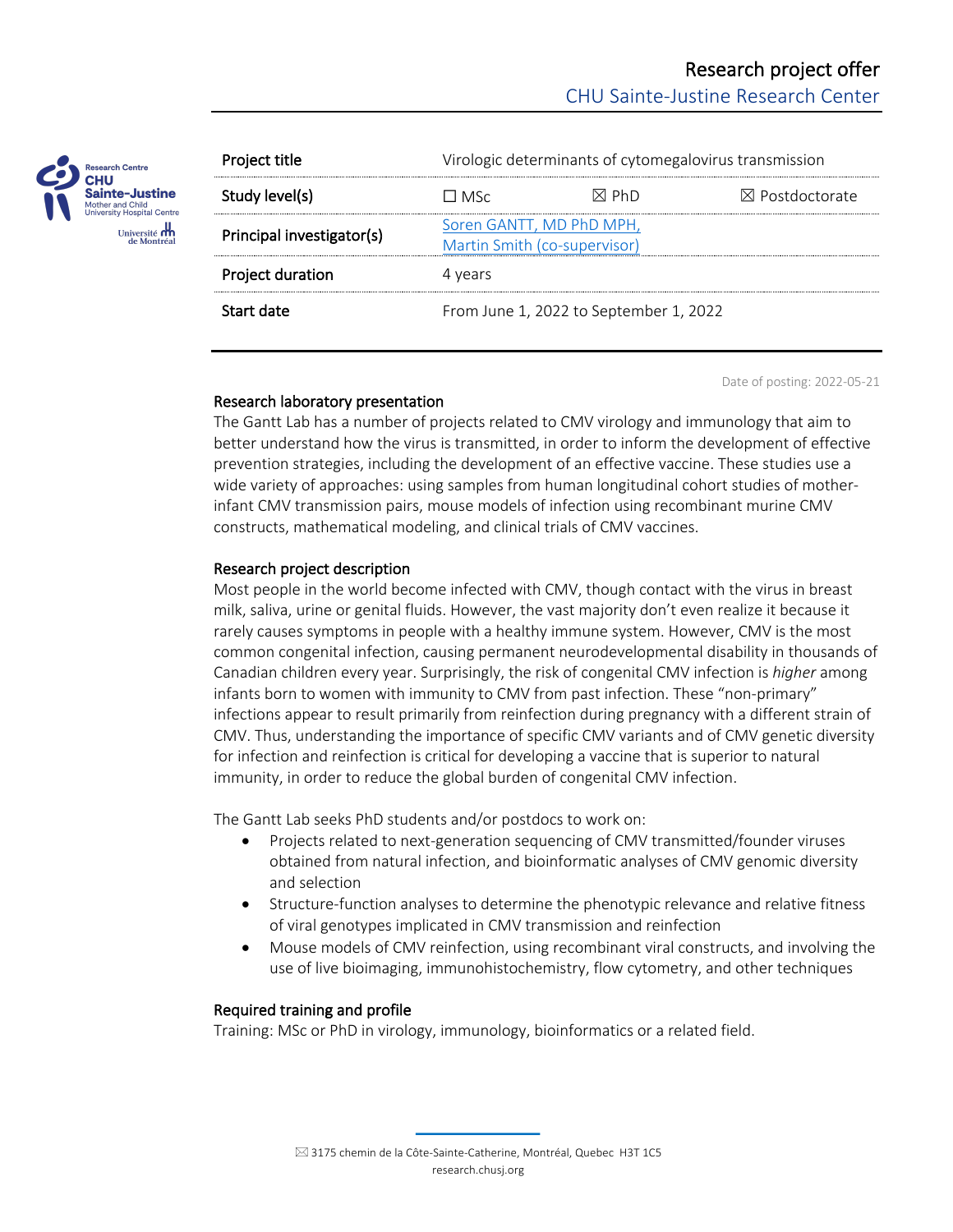

General: The ideal candidates will have outstanding general lab skills and attention to detail, work well with others, be industrious, reliable, conscientious, intellectually curious, able to solve problems independently, and communicate well.

Specific expertise (not necessarily needed, but are assets): facility with DNA extraction methods, qPCR, high-throughput sequencing, and other molecular methods; tissue culture; mouse work; bioinformatics and statistical modeling.

## **Conditions**

The candidate must register at the Université de Montréal in the PhD Program in Microbiology and Immunology, or as a postdoctoral fellow, and must meet the eligibility requirements.

Funding will be provided for the first year via Dr. Gantt's research funds. Trainees will be responsible for applying for scholarships through CHU Sainte-Justine and the Université de Montréal, as well as from external sources.

Postdoctoral fellows receive a stipend (SPB category, "stagiaires postdoctoraux boursier") at the CHU Sainte-Justine, and not a salary. They are therefore not eligible to receive marginal benefits, employment insurance or retirement pension benefits. Taxes will be deducted at the source when the stipend is paid from the director's research funds.

The duration of the research project is conditional to:

- The availability of research funds;
- The progress of the project;
- The candidate's eligibility to maintain a postdoctoral fellowship status at the university.

### Submit your application

Candidates must send the required documents to Dr. Soren GANTT at soren.gantt@umontreal.ca

Please provide:

√ *Curriculum vitæ*

√ Most recent transcripts

√ Cover letter

√ References

Soren GANTT, MD PHD MPH Centre de recherche du CHU Sainte-Justine 3175 Côte Sainte-Catherine Montréal Qc H3T 1C5 Canada

### Equity, diversity and inclusion

The masculine gender is used without discrimination and for the sole purpose to facilitate reading. The CHU Sainte-Justine subscribes to the principle of equal access to opportunities and invites women, members of visible and ethnic